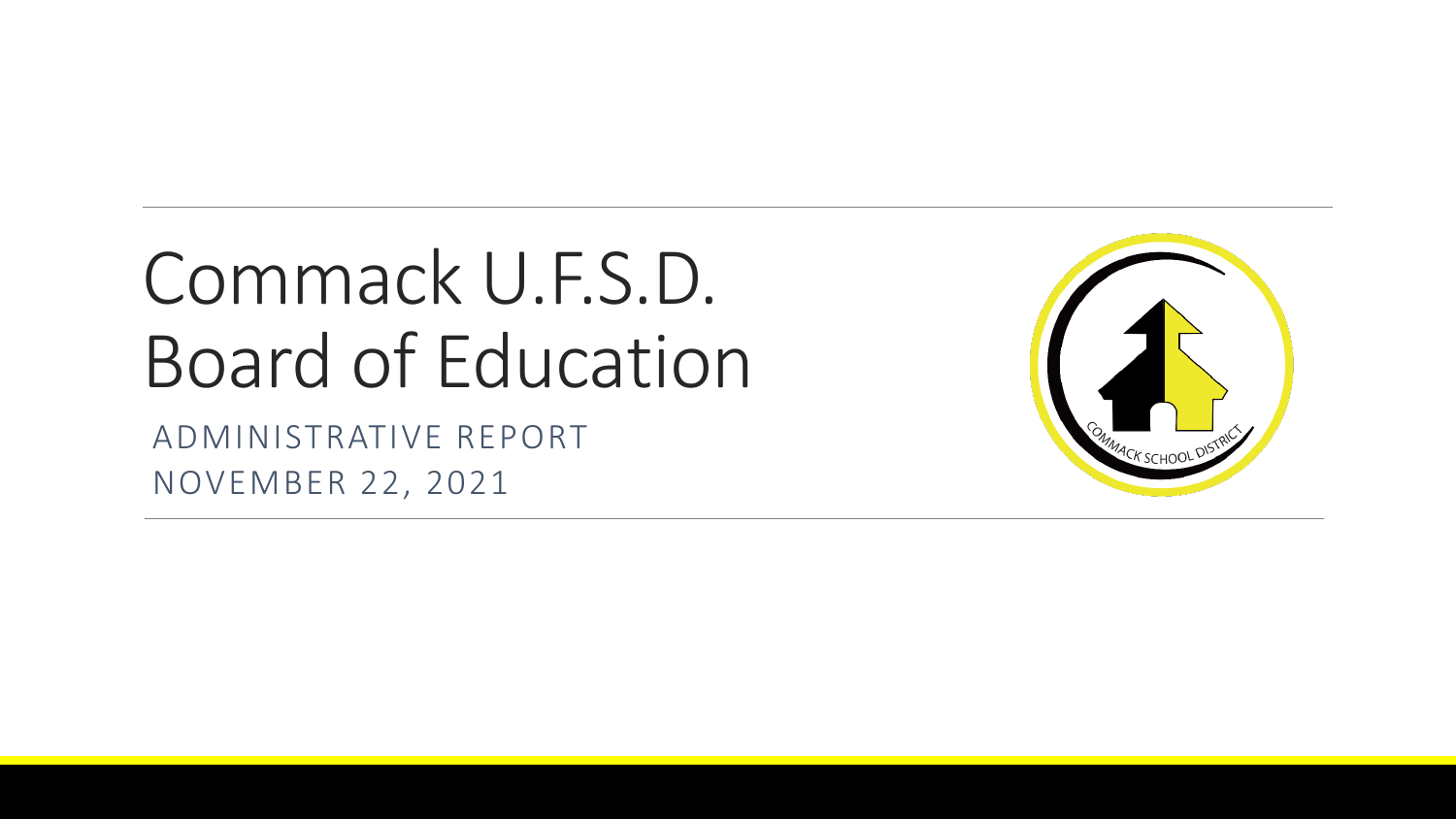### Agenda

### Updates Committee Reports



Superintendent Search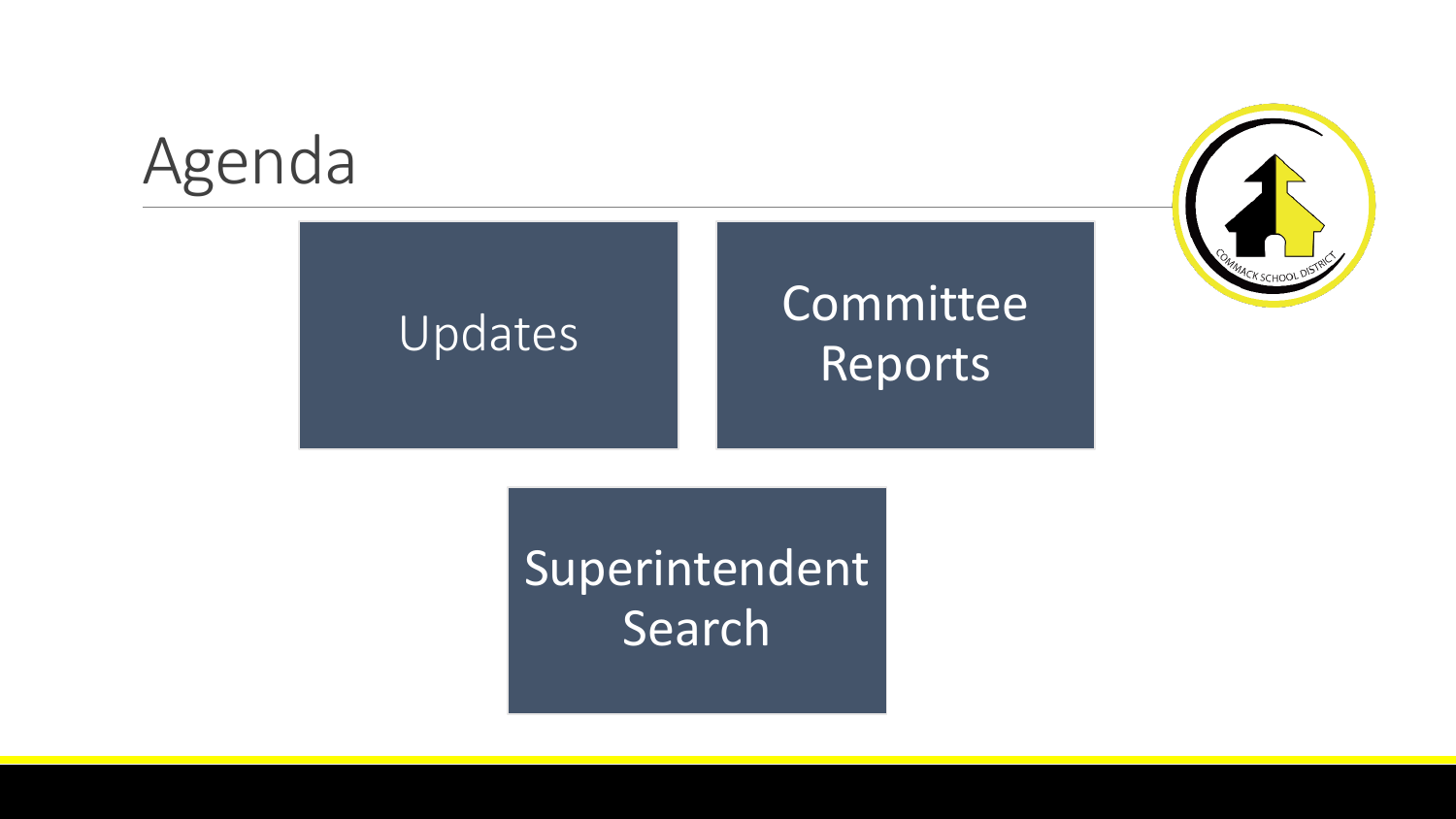### COVID 19 Positive Reported Cases by Average

#### **Number of Positive and Quarantine Cases Reported to Commack Schools: As of November 22, 2021, 4:00 p.m.**

|            | <b>Indian Hollow</b> |       | <b>North Ridge</b>         |       | <b>Rolling Hills</b> |              | <b>Wood Park</b>            |             | <b>Burr</b> |       | Sawmill        |  | <b>Middle School</b> |       | <b>High School</b> |              |                             | <b>Total Students in</b> |
|------------|----------------------|-------|----------------------------|-------|----------------------|--------------|-----------------------------|-------------|-------------|-------|----------------|--|----------------------|-------|--------------------|--------------|-----------------------------|--------------------------|
|            | Students             | Staff | Students                   | Staff | Students             | Staff        | Students                    | Staff       | Students    | Staff | Students Staff |  | Students             | Staff | Students Staff     |              | <b>Total Positive Cases</b> | <b>Quarantine K-12</b>   |
|            |                      |       | $\mathbf 0$<br>$\mathbf 0$ |       | $\mathbf 0$          | $\mathbf{0}$ | 0<br>$\mathbf{0}$           | 0           | 5           | 0     |                |  |                      |       | 0                  | $\Omega$     | 11                          | 119                      |
| 11/17/2021 | $\overline{2}$       |       | 0                          |       | 0                    | 0            | $\mathbf 0$                 | $\mathbf 0$ | 2           | 0     |                |  | 0                    |       | 0                  | 0            | 11                          | 138                      |
|            |                      |       | 2<br>0                     |       | $\mathbf 0$          | 0            | $\mathbf 0$<br>$\mathbf{0}$ | 0           |             | 0     | 0              |  |                      |       |                    | 0            | 14                          | 166                      |
| 11/19/2021 |                      |       | 3<br>0                     |       | 0                    | 0            | 0                           | 0           | 3           | 0     | 0              |  | 0                    |       | 0<br>5.            | 0            | 15                          | 179                      |
|            | 0                    |       | 0<br>$\mathbf 0$           |       | $\mathbf 0$          | $\mathbf{0}$ | $\mathbf 0$<br>$\mathbf{0}$ | 0           | 0           | 0     | 0              |  | $\mathbf 0$<br>0     |       | 0<br>0             | 0            | 0                           |                          |
| 11/21/2021 | 0                    |       | 0                          |       | $\mathbf 0$          | $\mathbf{0}$ | 0<br>$\mathbf{0}$           | 0           |             | 0     |                |  | 0                    |       | 0<br>$\mathbf 0$   | $\mathbf 0$  | 5                           |                          |
|            | 3                    |       | 0                          |       |                      | 0            | 0<br>$\mathbf{0}$           |             | 3           |       |                |  | $\mathbf 0$<br>6     |       | 0                  | $\mathbf{0}$ | 22                          | 187                      |
| Total      | 9                    |       | 9<br>0                     |       | 0<br>1               |              | 0<br>2                      | 2           | 15          |       |                |  | 10<br>3              |       | 18                 | $\mathbf 0$  | 78                          |                          |

|  |  | Nov 16 Nov 17 Nov 18 Nov 19 Nov 20 Nov 21 Nov 22 |  |
|--|--|--------------------------------------------------|--|
|  |  | $0.71\%$ 0.88% 1.05% 1.11% 0.71% 0.86% 1.18%     |  |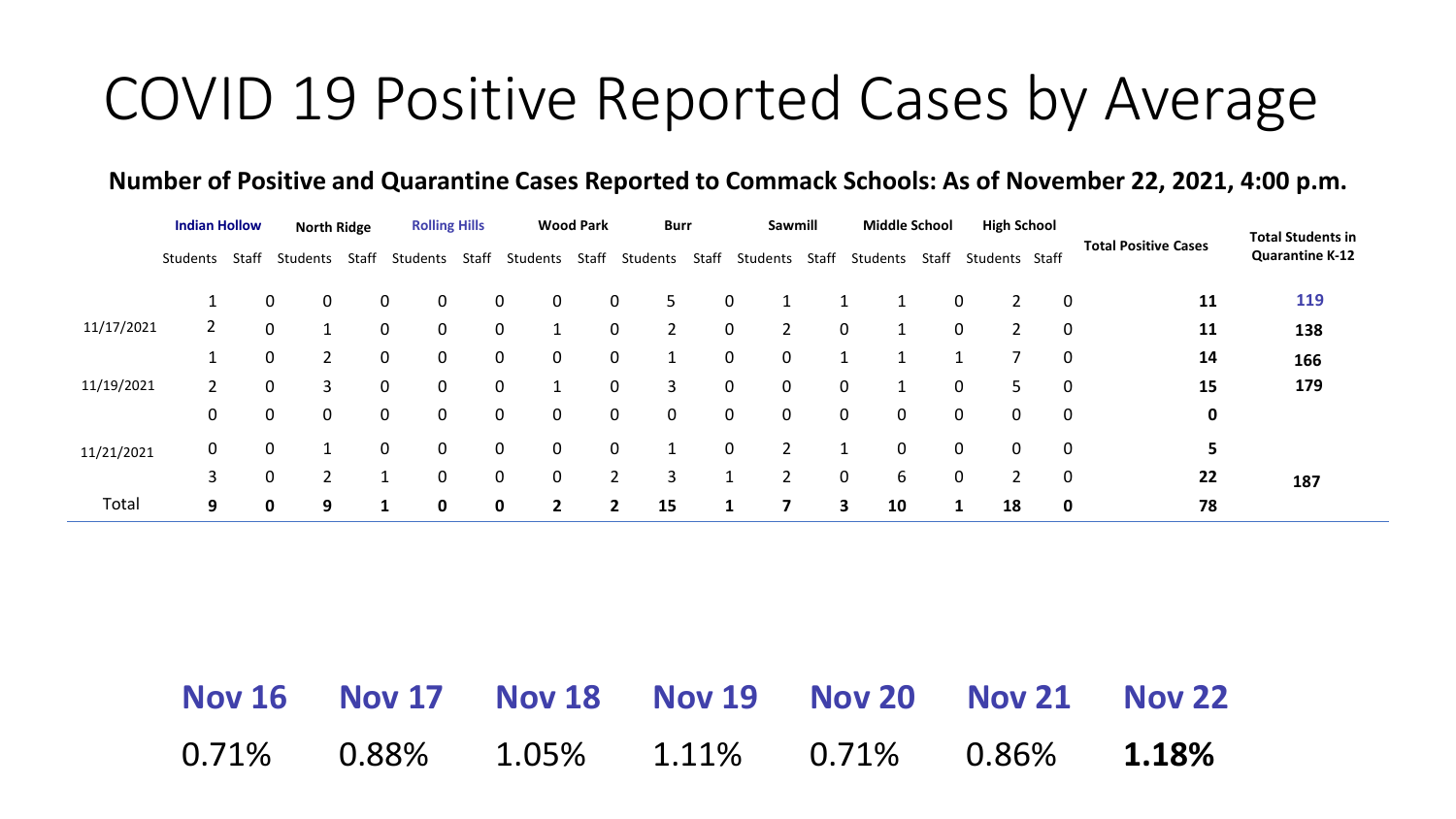## When do we shift to Remote Learning for All?

#### **Remote for All:**

Entire School Moves to Remote Instruction: 5% - 7-day average

Entire School Moves to Remote Instruction: Staff Rate too High to Run School

Elementary Classroom Moves to Remote Instruction: 2+ cases in same 10-day period

We will track the local and regional rates and make decisions based on information specific to individual schools and circumstances

### **Standardization of Remote Learning**

#### **Schedule – will run as in school**

**Attendance - mandatory**  $\blacksquare$ Participation – counted  $\blacksquare$ Grading – grades will be assigned ▪Assessments – students will be responsible for tests/quizzes, etc. ▪Communication/Feedback ▪Shift in Instructional Practice



Please be safe over the holidays, and remember, wash your hands, wash your hands, wash your hands!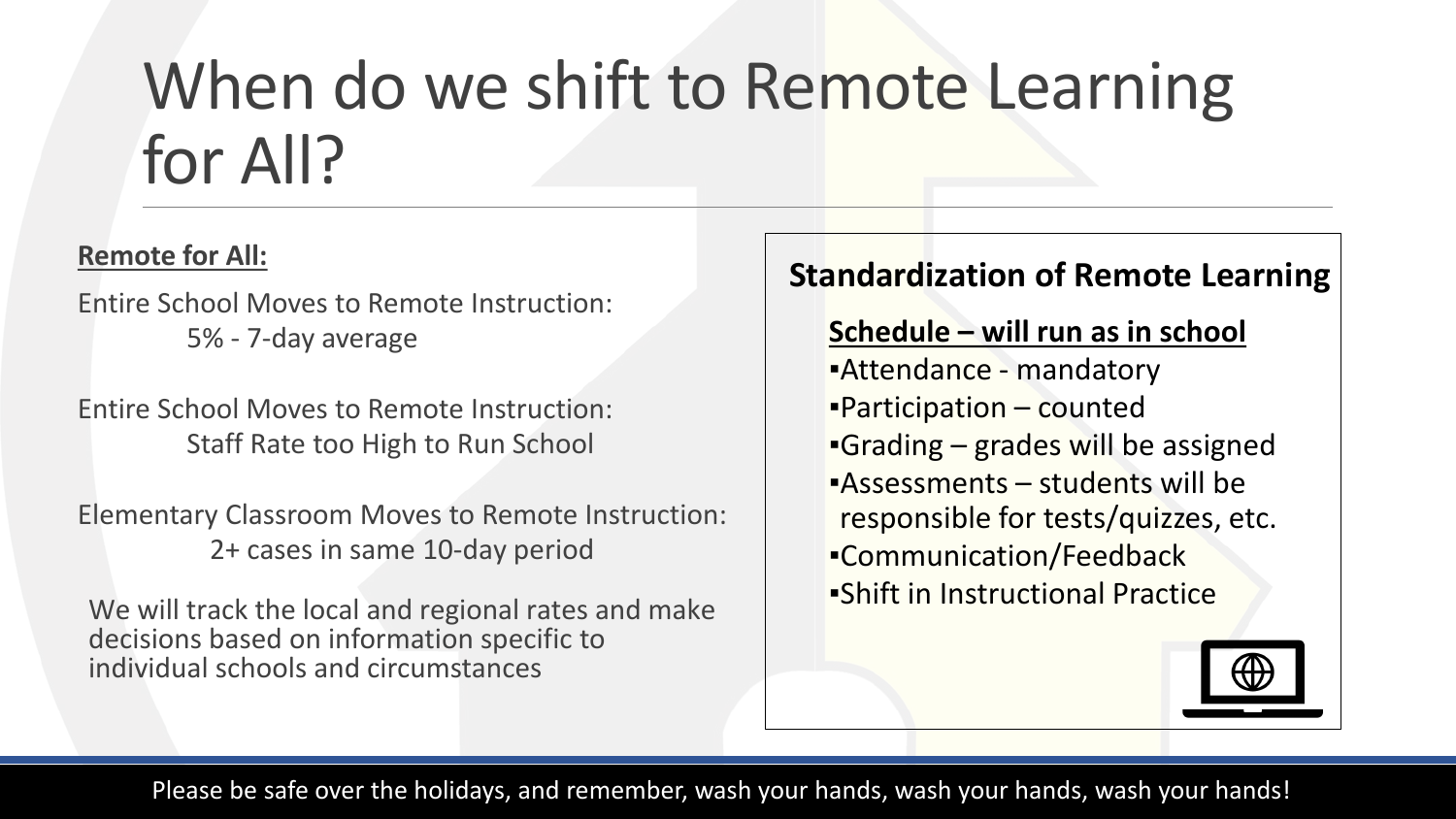### Activities and Events

We have begun approving building use requests for after school hours based on the following protocols:

Indoor/outdoor activities and events are permitted after school hours only.

As in the past, building use forms must be completed and approved at the school level and by Facilities Department.

**Each building use request is reviewed on a case-by-case basis to ensure all health, safety and COVID-19 protocols are met.**

At this time, visitors are not allowed during school hours. We will continue to monitor our COVID-19 numbers to determine future protocols. We will revisit the discussion in the coming weeks.

| Nov 16 Nov 17 Nov 18 Nov 19 Nov 20 Nov 21 Nov 22               |  |  |  |
|----------------------------------------------------------------|--|--|--|
| $0.71\%$ $0.88\%$ $1.05\%$ $1.11\%$ $0.71\%$ $0.86\%$ $1.18\%$ |  |  |  |

#### **COVID-19 Cases:**

**September:** 54 cases **October:** 40 cases **November:** 144 cases as of 11/22 **Last Seven (7) Days**: 78 cases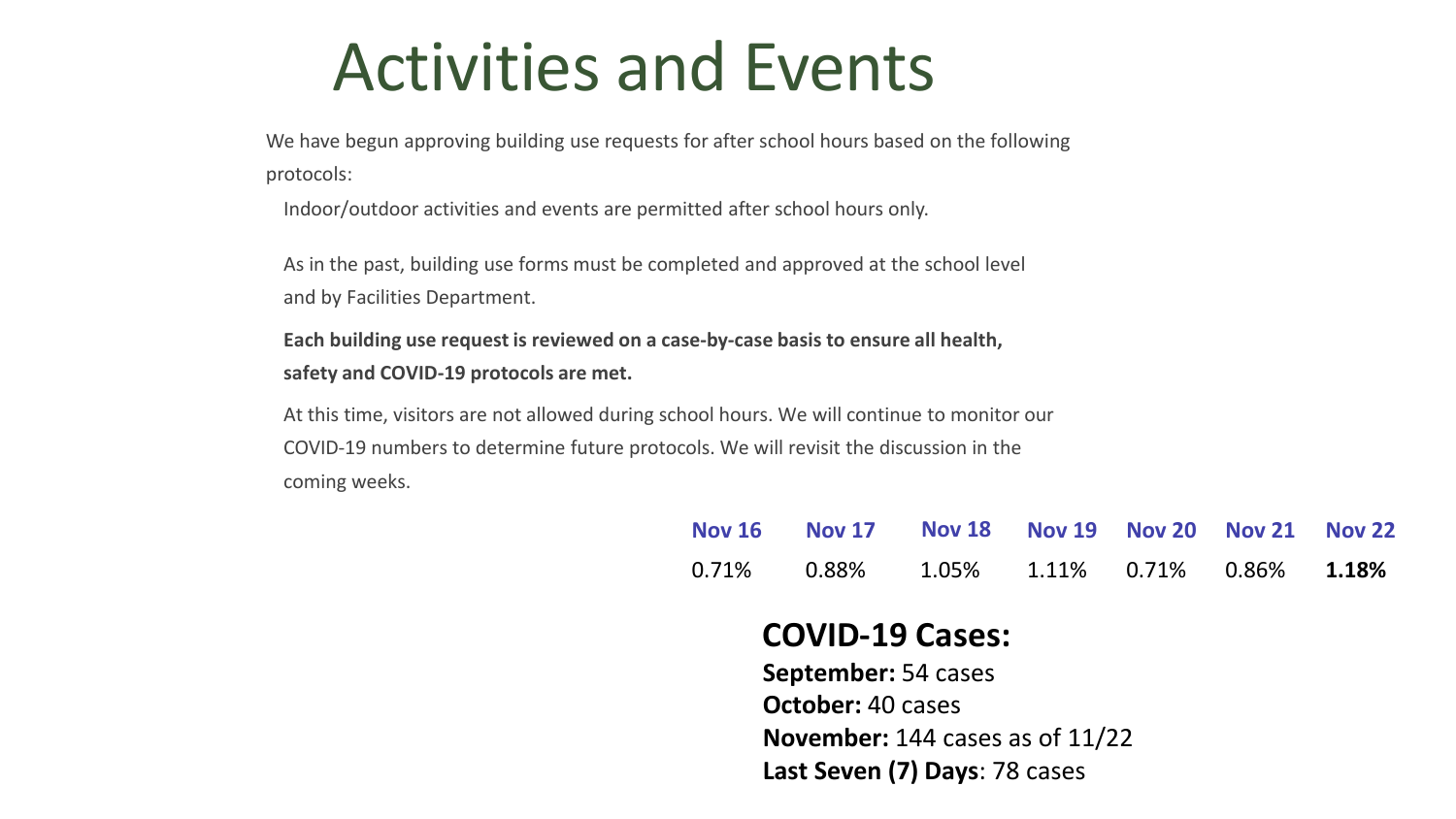

Committee Reports & Superintendent Search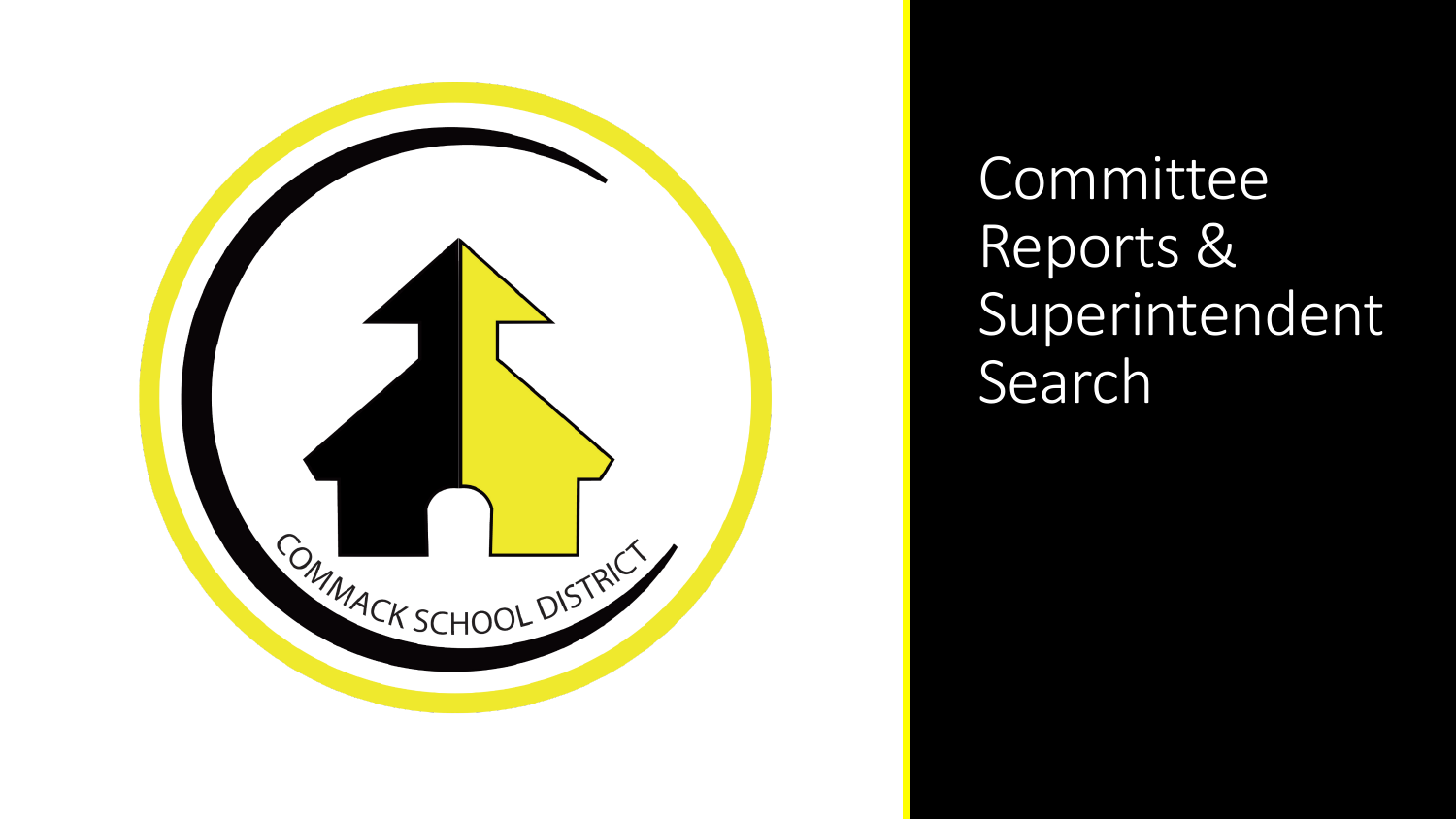

### Legislative Advocacy

We welcomed Senator Mattera to the Legislative Advocacy Committee meeting on Tuesday, November 8, 2021.

We shared our Commack Story and thanked him for supporting our students, families and staff through federal funds. We touched upon School funding and engaged in conversation regarding "hot topics" being discussed at the Capital.

We are happy to share that Assemblyman Keith Brown will be visiting the LAC at **our next meeting scheduled for Tuesday, November 30, 2021, at 6 pm.**